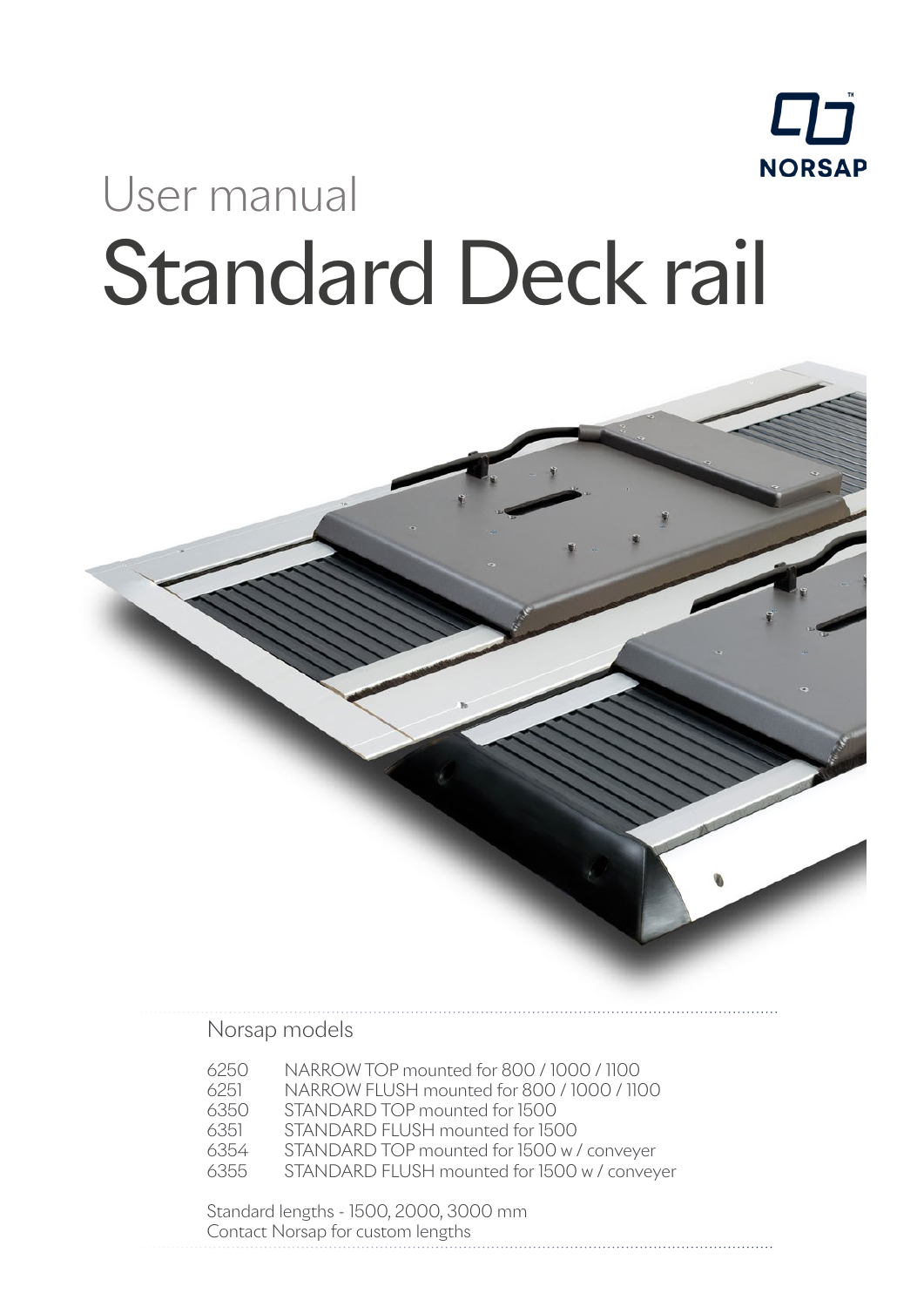# STANDARD RAILS

High quality deck rails designed for all kind of environments. Stable and solid and may be released and locked from sitting position. Produced in high quality aluminium.

The STANDARD RAIL is a manual operated rail with a release handle, to intergrate or mount on your Norsap chair.

Depending on the chair model, the release handle can be intergrated in the armrest, swivel or a bolt on release handle on the chair. The release handle has two positions, locked or free, to position the chair and wagon in the most comfortable working position.

#### **SAFFTY**

Be sure to keep hands and fingers out of moving parts and areas when operating the product.

#### CARE AND MAINTENANCE

We do not stand liable if alterations are made by cutting or disassembling the deck rails beyond that described here; Any such work will be done at your own risk. Do not apply grease in the wheel tracks. Grease will attract dust and other contaminants.

To ensure the deck rail operates at optimal function the track needs to be cleaned and free from dirt and foreign objects. This is best avoided by vacuuming the rails on a regular basis prefferably with a flat nozzle in the tracks of the wagon.

Occasional cleaning should be done with a reputable brand following the manufacturer's instructions.

### IMPORTANT WHEN MOUNTING

The deck rail 6354 and 6355 has three supportive profiles underneath the center pane of the splitted deck rail. Its important that these profiles has support, if the profiles does not rest on the base floor, additional support is needed to prevent the deck rail to be deformed when tread on.



# INTRODUCTION

Norsap is the recognized leader in the design and production of helmsman and operator seats for the maritime market.

This manual will help you make the most out of your Norsap product.

If you have any questions regarding your Norsap product, please contact our head office for further assistance.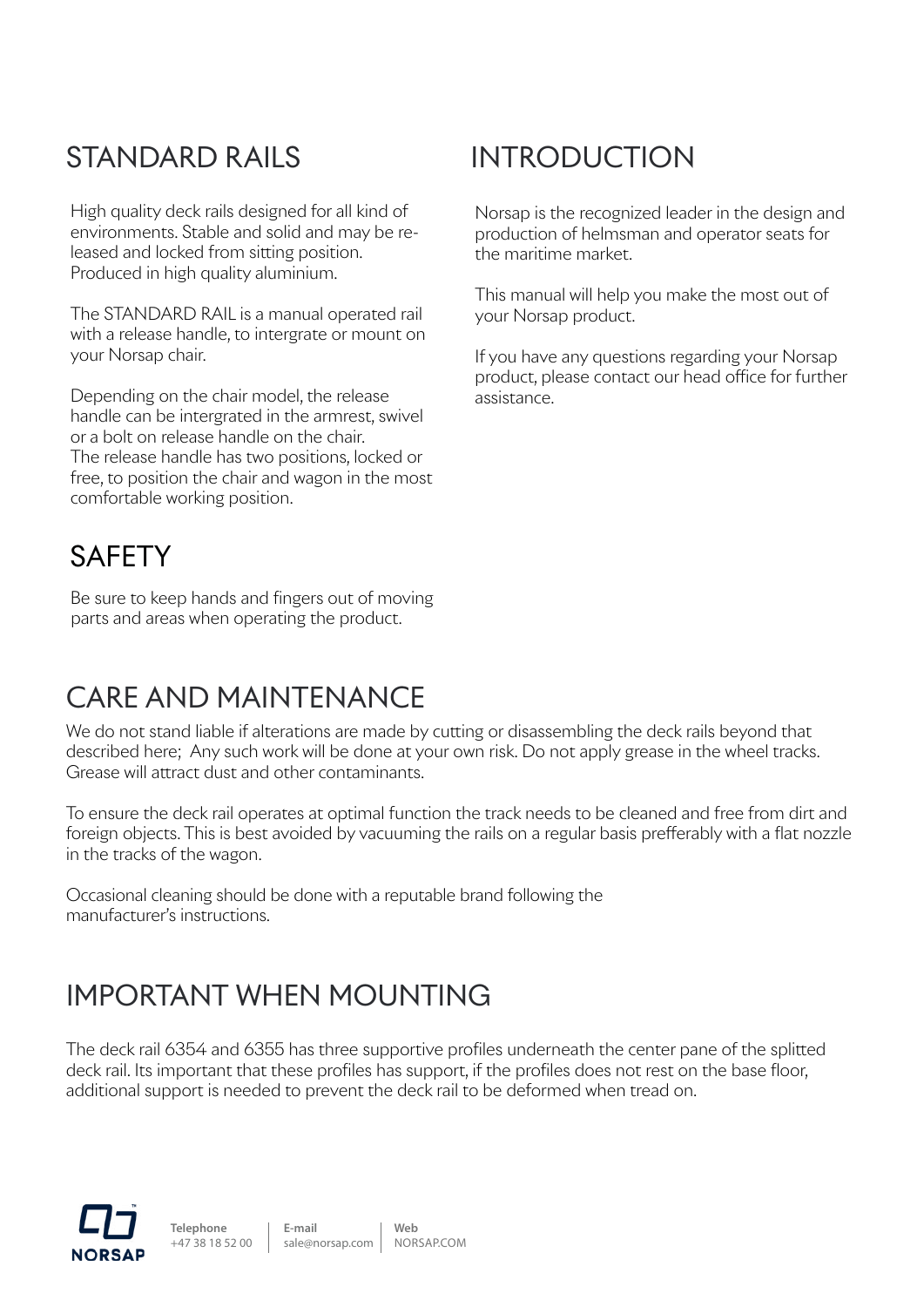# INSTALLATION FLUSH RAILS

The deck rail assembly must be mounted on a flat and even surface. If it is not, the two rails may not be perfectly parallel with each other and the chair may not slide smoothly or it may become jammed and may not slide at all.

If the original deck surface is uneven, warped or otherwise distorted, something must be done to provide an even, flat surface on which to mount the deck rail assembly. We strongly recommend mounting a firm, flat and even surface onto the deck and mounting the deck rail assembly to this new surface. This "built up" surface should be the same length and width as the deck rail assembly so that it does not create a tripping hazard.



Add 9 mm clearence on both ends of the main profiles to get the recommended length of the recess

(1) Mount Deck Rail to floor first. (2) The Skirting Boards (outer casing) to be mounted after the gutters for the Carriage Wagon Wheels have been cleaned and free of particles that may accumulate here from ongoing work onboard.



(1) It is important that the tracks are NOT lubricated.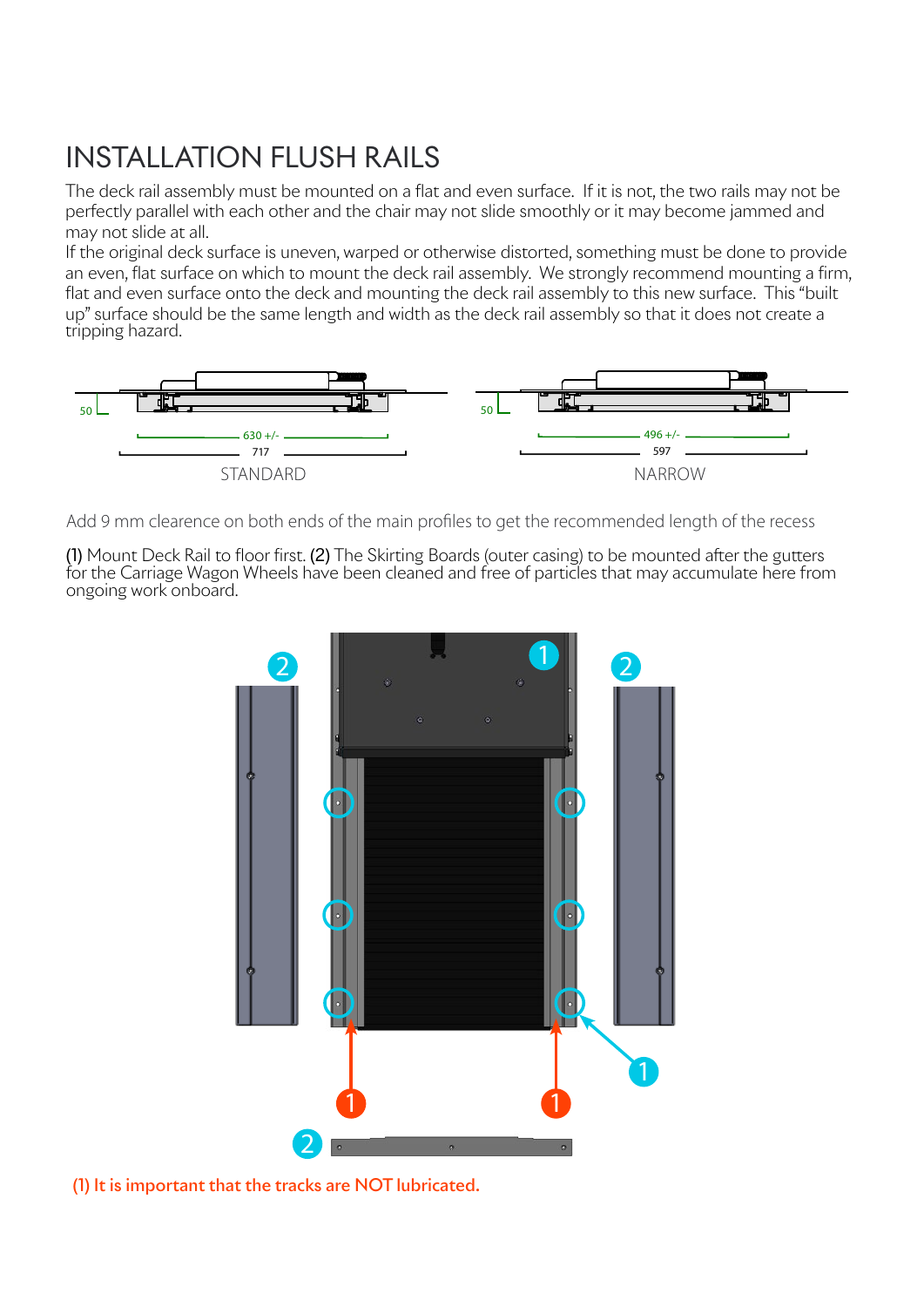# INSTALLATION TOP RAILS

The deck rail assembly must be mounted on a flat and even surface. If it is not, the two rails may not be perfectly parallel with each other and the chair may not slide smoothly or it may become jammed and may not slide at all.

If the original deck surface is uneven, warped or otherwise distorted, something must be done to provide an even, flat surface on which to mount the deck rail assembly. We strongly recommend mounting a firm, flat and even surface onto the deck and mounting the deck rail assembly to this new surface. This "built up" surface should be the same length and width as the deck rail assembly so that it does not create a tripping hazard.

(1) Mount Deck Rail to floor first. (2) The Skirting Boards (outer casing) to be mounted after the gutters for the Carriage Wagon Wheels have been cleaned and free of particles that may accumulate here from ongoing work onboard.



(1) It is important that the tracks are NOT lubricated.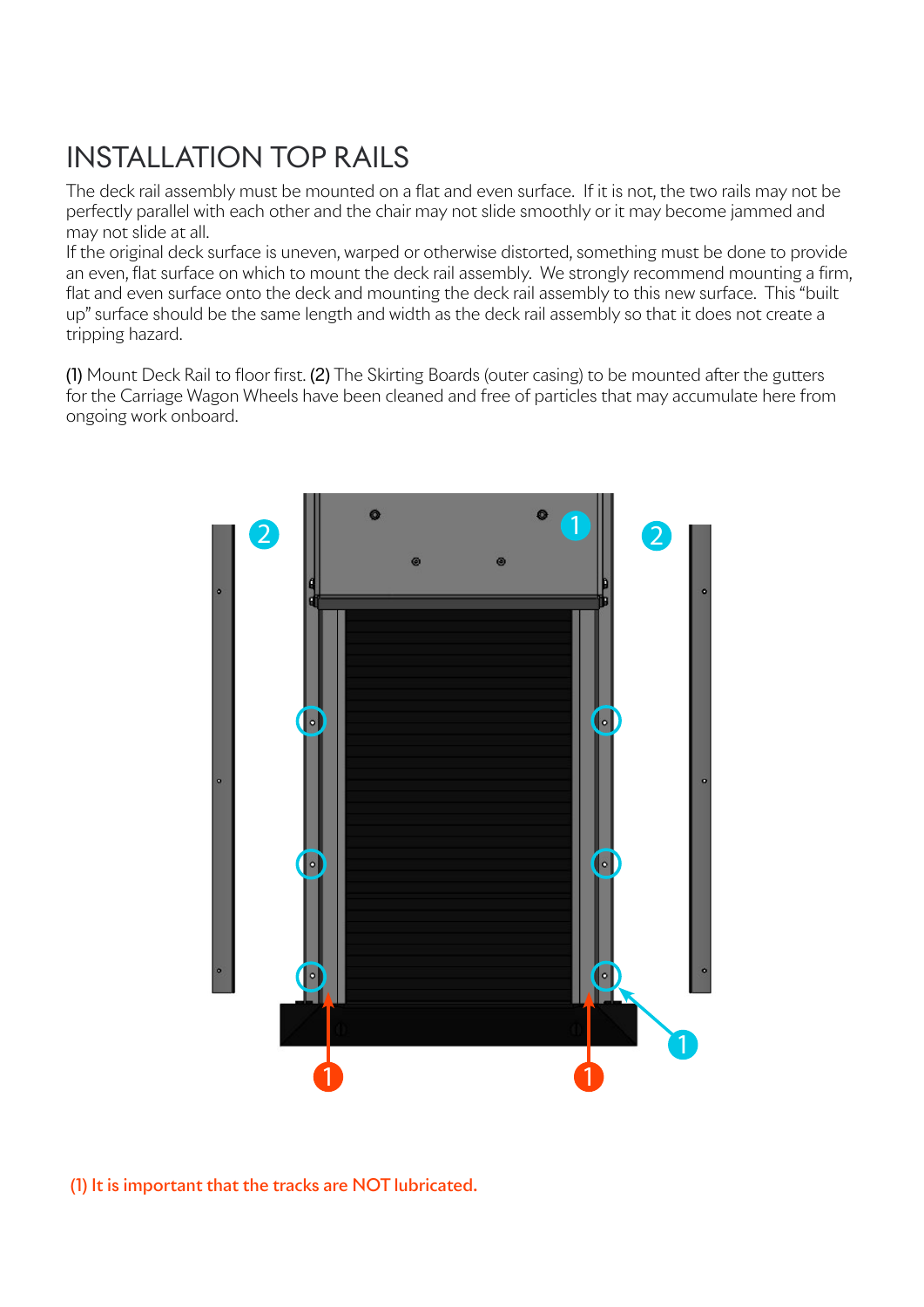# RELEASE UNIT FOR LOCKABLE WAGON

The deck rail has one type of release handle which can be directly mounted on the Norsap 800, 1000 and 1500 chair series. On Norsap 1100 chair series the release handle is mounted on bracket - P13470 and onto the rotation module under the chair top. Norsap 1600s, 1800s and 4000s uses bracket - A2826 to replace the cable covers on either side of the chair top, the release handle can be oriented in two different positions.

All Norsap 1100 chairs with long gliders or footrest which is not attached to the column, does not fit the standard mounting bracket. Consult with Norsap or your local dealer to get a suitable bracket.





6500 - Norsap 1500 is used as example for release handle placement on Norsap 800, 1000 and 1500



5025 - Norsap 1100 is used as example for release handle placement on Norsap 1100



8600- Norsap 1600 is used as example for release handle placement on Norsap 1600s and 1800s